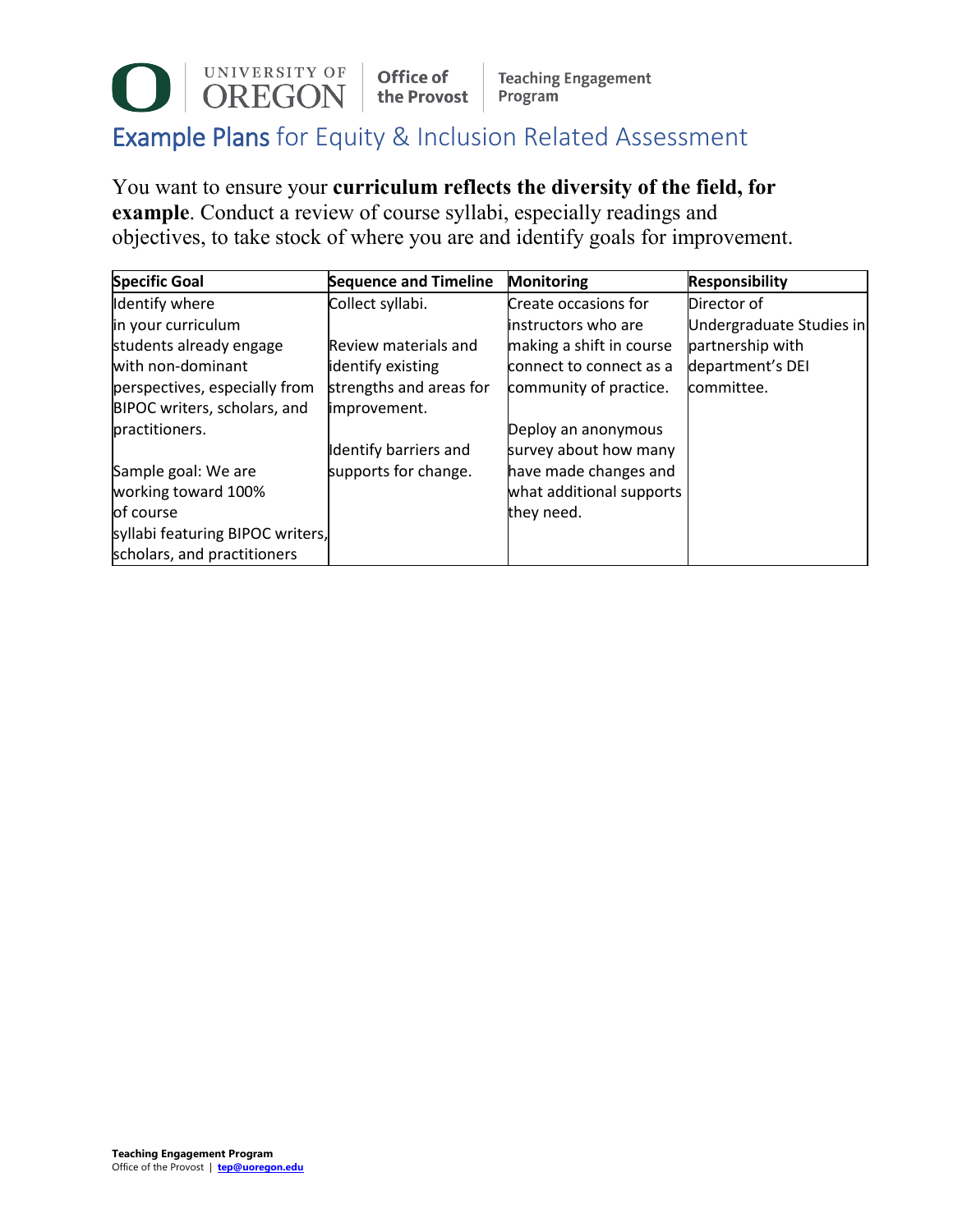Your unit wants to adopt **a new program objective related to the skills of equity and inclusion as essential to the discipline.**

| <b>Specific Goal</b>                             | <b>Sequence and Timeline</b>                    | <b>Monitoring</b>                              | <b>Responsibility</b>    |
|--------------------------------------------------|-------------------------------------------------|------------------------------------------------|--------------------------|
| Develop and embed a                              | Host a department                               | Determine how we would The UG curriculum       |                          |
| student learning objective discussion about what |                                                 | know if we were                                | committee meets          |
| about practicing and                             | student competencies                            | successful in meeting this monthly and will be |                          |
| enacting cultural                                | related to social justice,                      | objective. What will                           | responsible for the      |
| humility and developing                          | equity, and/or inclusion                        | students do to                                 | implementation of this   |
| capacity for critical self-                      | are most important for                          | demonstrate their                              | plan, mapping of the     |
| reflection;                                      | your students.                                  | learning in this area and                      | learning outcome to      |
| engaging in evidence-                            |                                                 | how will you monitor                           | specific courses, and    |
| based dialogue about                             | Collect examples of                             | their achievement?                             | working with instructors |
| emotional and socially                           | learning objectives (e.g.                       |                                                | to embed those           |
| urgent topics; learning                          | <b>UO DIA objectives, NACE</b>                  | When will you assess                           | objectives in courses.   |
| fundamentals of U.S.                             | equity and inclusion                            | student learning in this                       |                          |
| racial history as it relates                     | competencies, UO's                              | area?                                          |                          |
| to present issues in the                         | working definition                              |                                                |                          |
| field; etc.                                      | of cultural humility).                          |                                                |                          |
|                                                  |                                                 |                                                |                          |
|                                                  | Write our own student                           |                                                |                          |
|                                                  | learning objective                              |                                                |                          |
|                                                  | that reflects our                               |                                                |                          |
|                                                  | departments values and                          |                                                |                          |
|                                                  | skills students need.                           |                                                |                          |
|                                                  |                                                 |                                                |                          |
|                                                  | Map the objective to                            |                                                |                          |
|                                                  | specific courses in the<br>curriculum and where |                                                |                          |
|                                                  |                                                 |                                                |                          |
|                                                  | students will practice and                      |                                                |                          |
|                                                  | develop this outcome.                           |                                                |                          |
|                                                  |                                                 |                                                |                          |
|                                                  |                                                 |                                                |                          |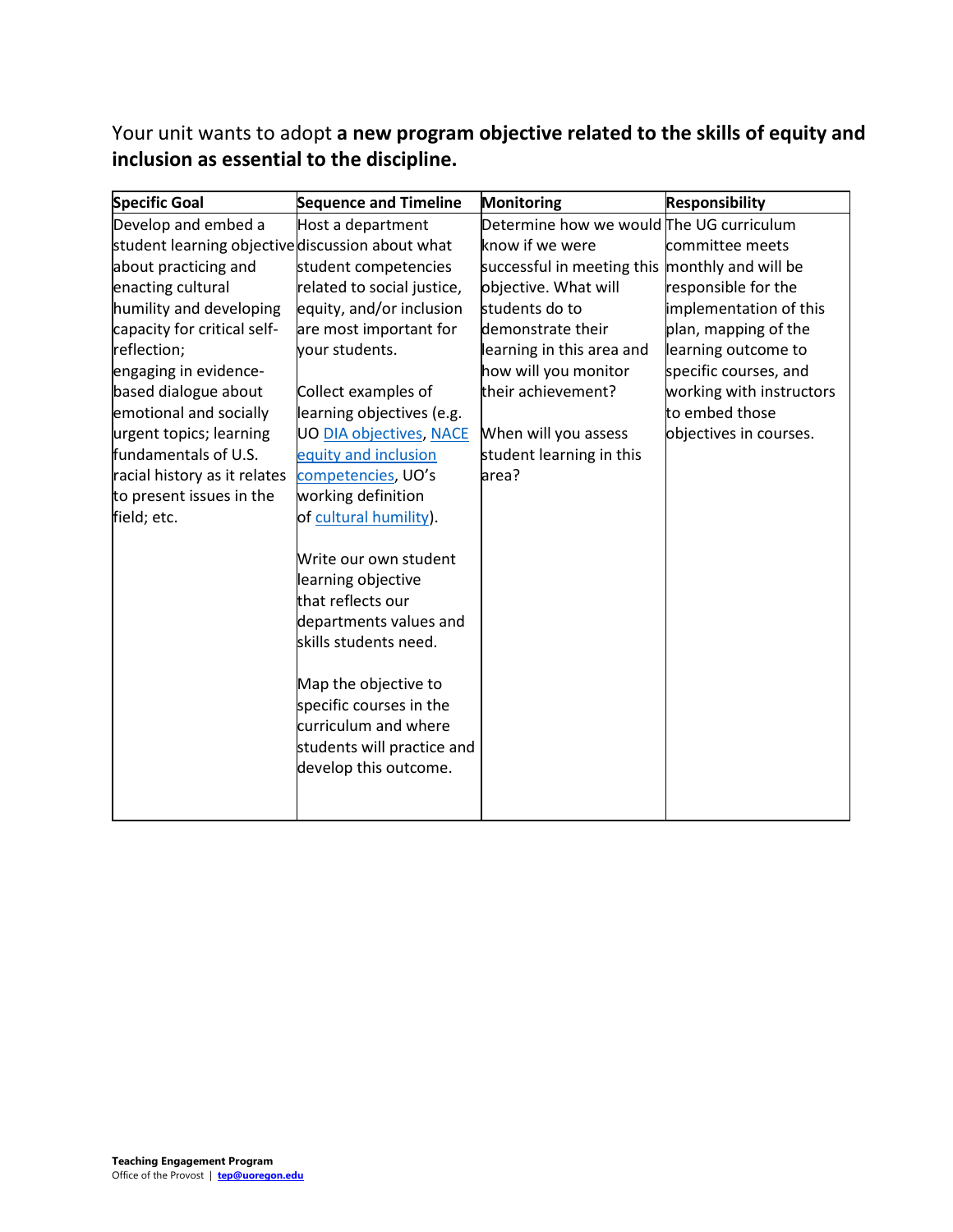Your unit wants to **better define and develop their efficacy in implementing inclusive teaching practices.** Engage faculty in talking about what inclusive teaching means in their context. Create a plan to further develop inclusive teaching practices in the department. This work could also inform unit-level modifications to departmental teaching evaluation criteria.

| <b>Specific Goal</b>                          | <b>Sequence and Timeline</b> | <b>Monitoring</b>         | <b>Responsibility</b>      |
|-----------------------------------------------|------------------------------|---------------------------|----------------------------|
| Develop a better                              | Participate in an inclusive  | Re-take the inventory     | Our associate head will    |
| understanding of inclusive teaching practices |                              | and see if practices have | coordinate with TEP on     |
| teaching practices in our                     | inventory exercise with      | changed.                  | the inventory and lead     |
| department. Create                            | the Teaching Engagement      |                           | the process of revision of |
| opportunities to discuss                      | Program.                     |                           | our peer review and        |
| and improve how we                            |                              |                           | teaching evaluation        |
| implement inclusive                           | Discuss as a department      |                           | documents. Our head will   |
| pedagogies.                                   | both current and             |                           | ensure we have three       |
|                                               | aspirational practices.      |                           | hours total across three   |
|                                               |                              |                           | check-ins to discuss this  |
|                                               | Build our current and        |                           | work as a department       |
|                                               | aspirational practices in    |                           | across this academic       |
|                                               | to our peer review and       |                           | year.                      |
|                                               | teaching evaluation          |                           |                            |
|                                               | criteria documents.          |                           |                            |
|                                               |                              |                           |                            |
|                                               |                              |                           |                            |
|                                               |                              |                           |                            |
|                                               |                              |                           |                            |